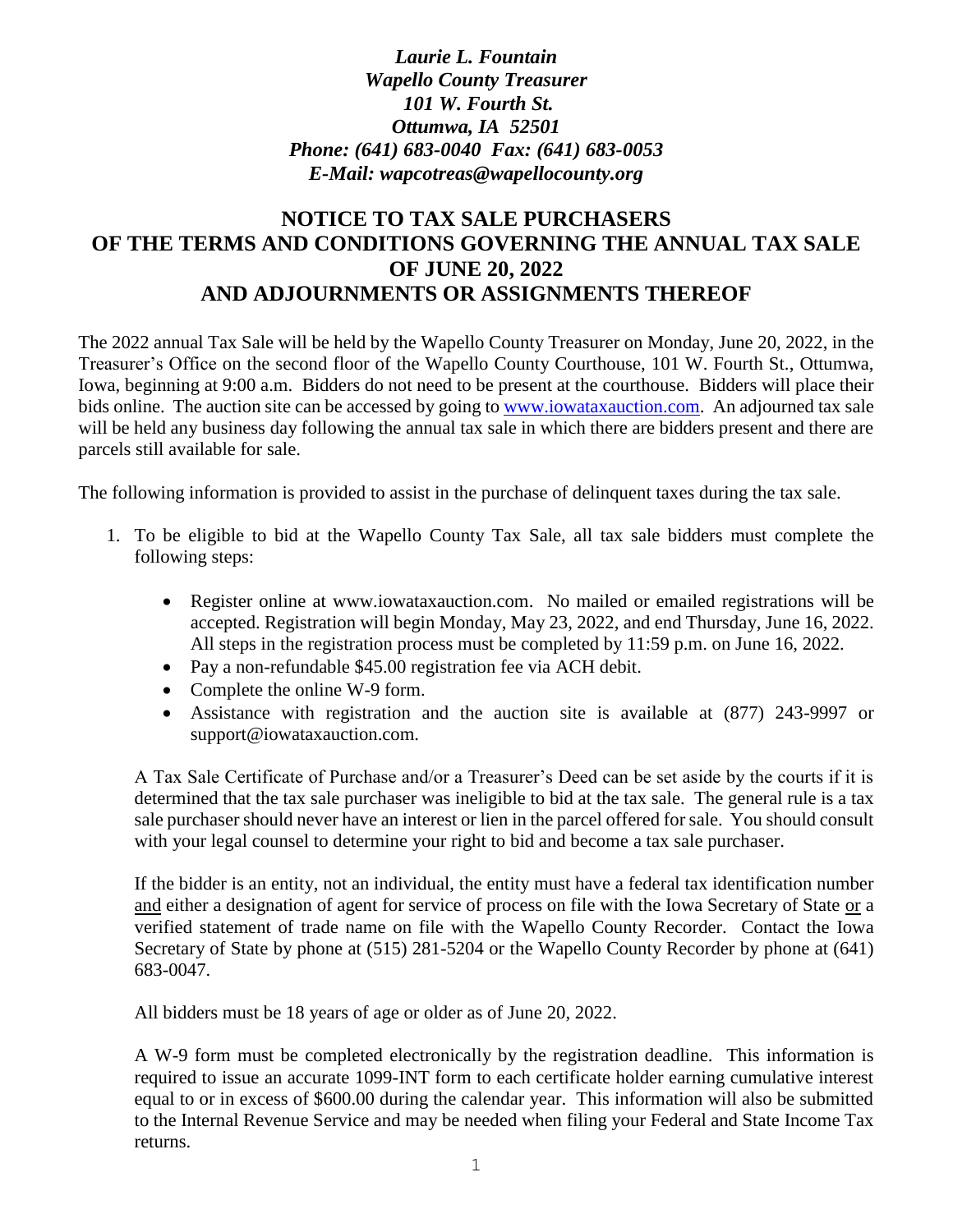2. The Delinquent Tax List for Wapello County will be published the week of June  $4<sup>th</sup>$  in the following newspaper:

> The Ottumwa Courier 213 E Second St. Ottumwa, IA 52501 641-684-4611

Parcels on the published list will also be available for review on the auction site by Tuesday, June 7<sup>th</sup>. The auction site can be accessed by going to **www.iowataxauction.com**. You must complete the registration process in order to access the data.

3. All parcels shown in the publication are offered for sale except those that (1) have been paid subsequent to the publication; (2) those withheld due to bankruptcy laws prohibiting the sale.

Bids can be uploaded prior to the start of the sale but will not be applied until the sale opens at 9:00 a.m. on Monday, June 20, 2022. The auction site can be accessed by going to The auction site can be accessed by going to [www.iowataxauction.com.](http://www.iowataxauction.com/) All parcels will be listed in the order they were published. The delinquent taxes on each parcel will be offered for sale to all bidders beginning with a 100% undivided interest. "Bid downs" will range in whole percentage points from 99% to 1%. Wapello County will not be utilizing batches.

When the sale closes at 11:00 a.m., a tax sale certificate for each parcel will be awarded to the bidder that designates the smallest percentage for the total amount due. If two or more bidders have placed an equal bid and the bids are the smallest percentage offered, the successful bidder will be selected by using a random selection process.

All bids must be in good faith. All bids placed, whether intentional or not, are the responsibility of the bidder and may not be withdrawn.

4. Successful bidders will receive an invoice when the sale has closed. **An ACH debit for the total amount due will automatically initiate from the account designated for the payment of registration fees**. The total amount due will include all delinquent taxes, special assessments, interest, special assessment collection fees, publishing costs, and a certificate fee in the amount of \$20.00 for each certificate purchased.

If a tax sale bidder's payment is not honored, the bidder will have three business days following notification from the Treasurer to repay with guaranteed funds, or the tax sale certificate(s) purchased will be canceled. A \$20.00 service fee will be assessed on any payments returned due to insufficient funds. The County Treasurer reserves the right to require guaranteed funds for any future payments from the tax sale bidder.

5. Please allow 7 to 15 days to receive your certificate(s). This allows the Treasurer's staff time to complete the posting of records, editing of certificates, and balancing of the proceeds received from the tax sale.

The tax sale certificate is assignable by endorsement and entry in the county system in the office of the County Treasurer from which the certificate was issued. For each assignment transaction, the Treasurer shall charge the assignee an assignment transaction fee of \$100.00 to be deposited into the county general fund. The assignment transaction fee shall not be added to the amount necessary to redeem.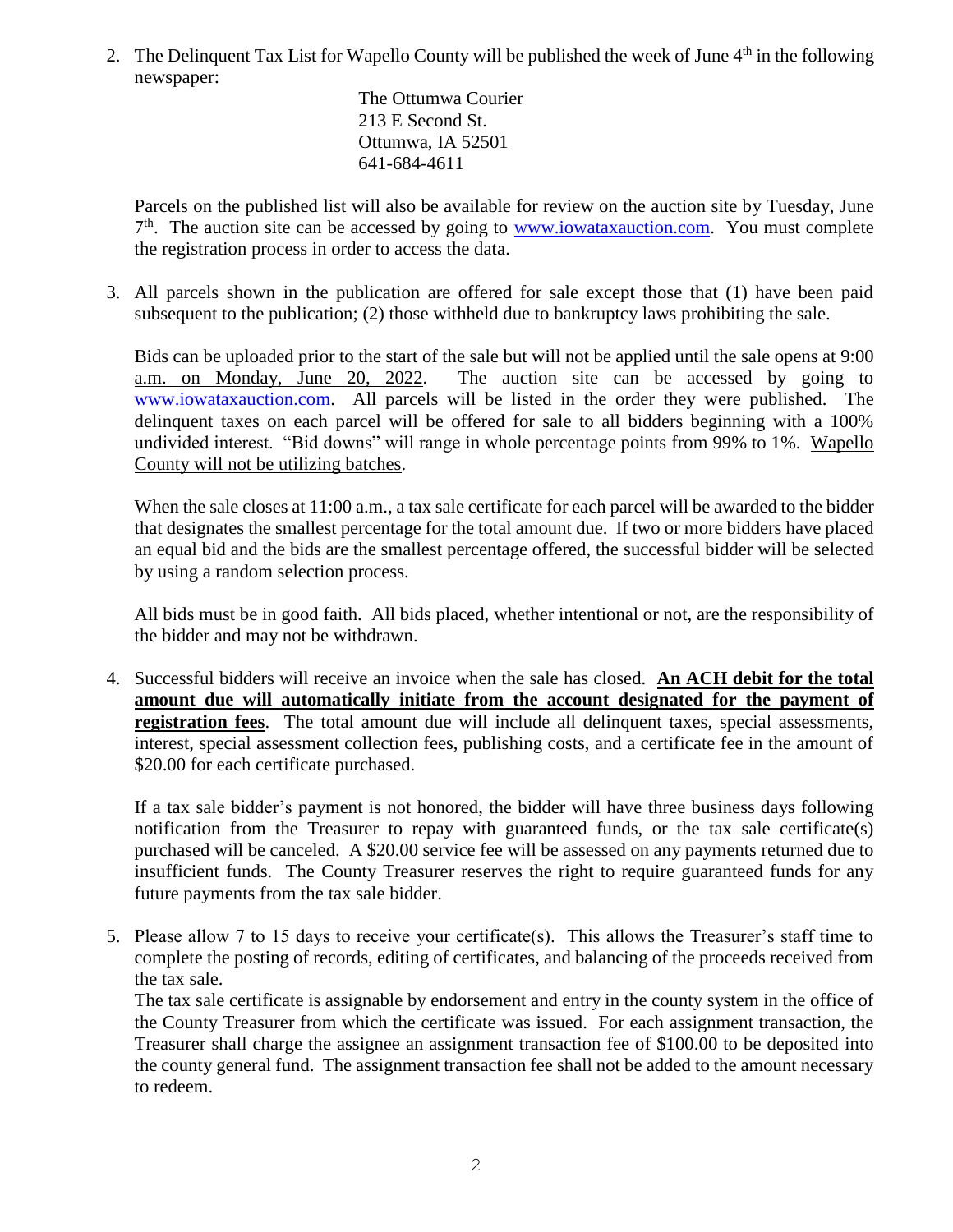6. The tax sale certificate of purchase does not convey title to the purchaser. The titleholder of record or other interested party retains the right to redeem within a specified period of time, depending on the type of tax sale. If the tax sale remains unredeemed after this period has expired, the purchaser may begin the process to obtain a Tax Deed to the parcel.

#### **REGULAR TAX SALE**

The 90 day Notice of Right of Redemption may be issued after one year and nine months from the date of the tax sale. (Parcels eligible for regular tax sale have been advertised only once.)

#### **PUBLIC BIDDER TAX SALE**

The 90 day Notice of Right of Redemption may be issued nine months from the date of the tax sale. (Parcels eligible for public bidder tax sale have been advertised for two years and are indicated with an asterisk (\*) on the published tax sale list.)

### **FAILURE TO OBTAIN DEED – CANCELLATION OF SALE**

After three years have elapsed from the time of the tax sale, and the holder of a certificate has not filed an affidavit of service under Iowa Code Section 447.12, the Treasurer will cancel the tax sale certificate.

- 7. The Treasurer is required to notify the titleholder of record of the tax sale acquisition.
- 8. A tax sale purchaser may pay subsequent taxes and special assessments on the same parcel on which s/he holds the tax sale certificate. **Please note, that you can pay subsequent payments online at [www.iowatreasurers.org.](http://www.iowatreasurers.org/)** To access the subsequent tax payment module, select "Login" from the Tax Sale menu at **[www.iowatreasurers.org](http://www.iowatreasurers.org/)**.After logging in, you will be able to access a list of parcels on which you hold a tax sale certificate. It is the investor's responsibility to review the list and confirm all applicable parcels are included in the online portfolio. You can select the items you want to pay and submit payment by ACH debit. A non-refundable fee of \$0.25 per parcel applies. Please contact our office if you need additional assistance.

Taxes for a subsequent year may be paid beginning one month and fourteen days following the date from which an installment becomes delinquent. Only items delinquent in the current fiscal year or prior may be paid as a "subsequent payment". Special assessments due in future years cannot be paid until the fiscal year in which they become due. Failure to report subsequent payments will result in their omission from the redemption calculation.

- 9. A redemption is not valid unless received by the Treasurer prior to the close of business on the 90th day from the date of completed service (except County held certificates). A redeemed tax sale will include the following:
	- a. The original tax sale amount, including the certificate fee paid by the purchaser at the time of the sale.
	- b. Interest in the amount of 2% per month calculated against the amount, for which the parcel was sold, including the amount paid for the certificate or purchase. Each fraction of a month is counted as a whole month.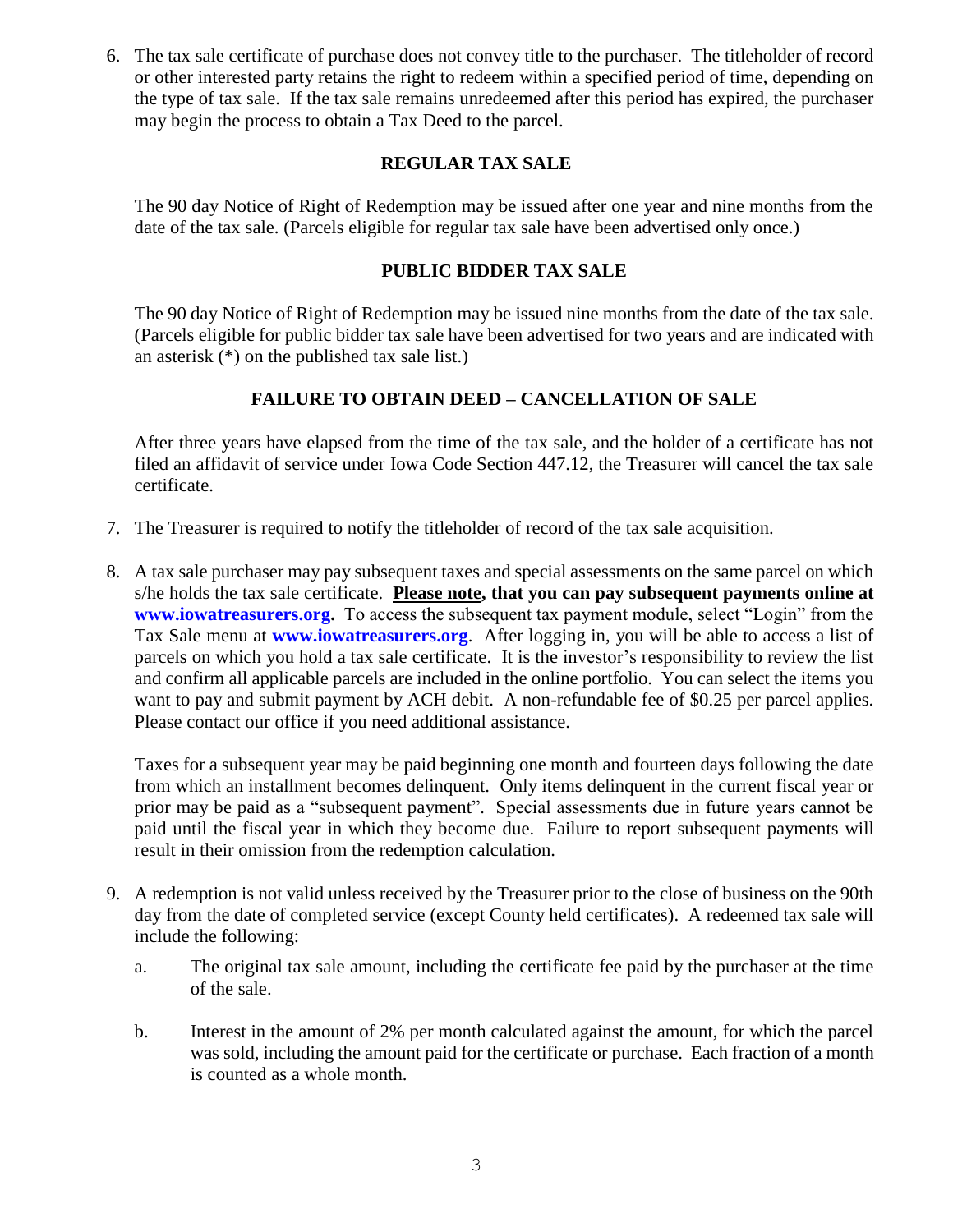- c. Subsequent tax payments are paid by the purchaser and added to the amount of the sale, with interest in the amount of 2% per month. Each fraction of a month is counted as a whole month.
- d. For certificates sold on or after June 1, 2005, the cost of serving the notice, including the cost of sending certified mail notices, and the cost of publication under section 447.10, if publication is required, shall be added to the amount necessary to redeem. The cost of a record search, not to exceed \$300.00, shall also be added to the amount necessary to redeem if the search is performed by an abstracter who is an active participant in the title guaranty program under section 16.91 or by an attorney licensed to practice law in the State of Iowa. Costs filed with the Treasurer after redemption has been made shall not be collected by the Treasurer. However, the certificate holder may pursue collection through a court action against the parcel owner.

Costs incurred by the tax sale certificate holder may not be filed prior to the filing of the affidavit of service with the Treasurer.

10. The purchaser is responsible for checking parcels on which s/he holds the certificate of purchase for redemption.

Upon surrender of the tax sale certificates of a redeemed parcel, either in person or by mail, the Treasurer's Office will issue a check for the redemption amount, less the amount collected for any applicable redemption fees. The purchaser will receive a check directly or by mail.

If the original certificate of purchase has been lost or destroyed, a duplicate can be obtained from the Treasurer's Office at a cost of \$20.00.

In the event you have been reimbursed for a redemption and the tax sale redeemer's check is not honored, you will be required to return the funds to the Treasurer's Office. The tax sale certificate will be returned to you and the redemption will be canceled. The tax sale will be reinstated as of the original sale date. A subsequent redemption will be calculated from the date of the sale to date of repayment.

- 11. The fee for the issuance of a Treasurer's Tax Sale Deed is \$25.00 per parcel.
- 12. The certificate of purchase, the \$25.00 Treasurer's Tax Sale Deed issuance fee, and recording fees shall be submitted to the Wapello County Treasurer within 90 calendar days after the redemption period expires. The Treasurer shall cancel the certificate for any tax sale certificate holder who fails to comply.
- 13. If it is determined that any item was erroneously sold, the certificate of purchase will be canceled. The certificate holder shall return the certificate of purchase and shall be reimbursed the principal amount of the investment. Interest will not be paid.

If it is determined that a county held certificate was erroneously assigned, the assignment will be canceled. The certificate holder shall return the certificate of purchase and shall be reimbursed the total amount paid for the assignment. Interest from the assignment date to the date of cancellation of the certificate will not be paid.

This document has been prepared to provide general information and guidelines relative to tax sales, assignments, and tax sale redemptions. It is not an all-inclusive listing of statutory requirements, procedures